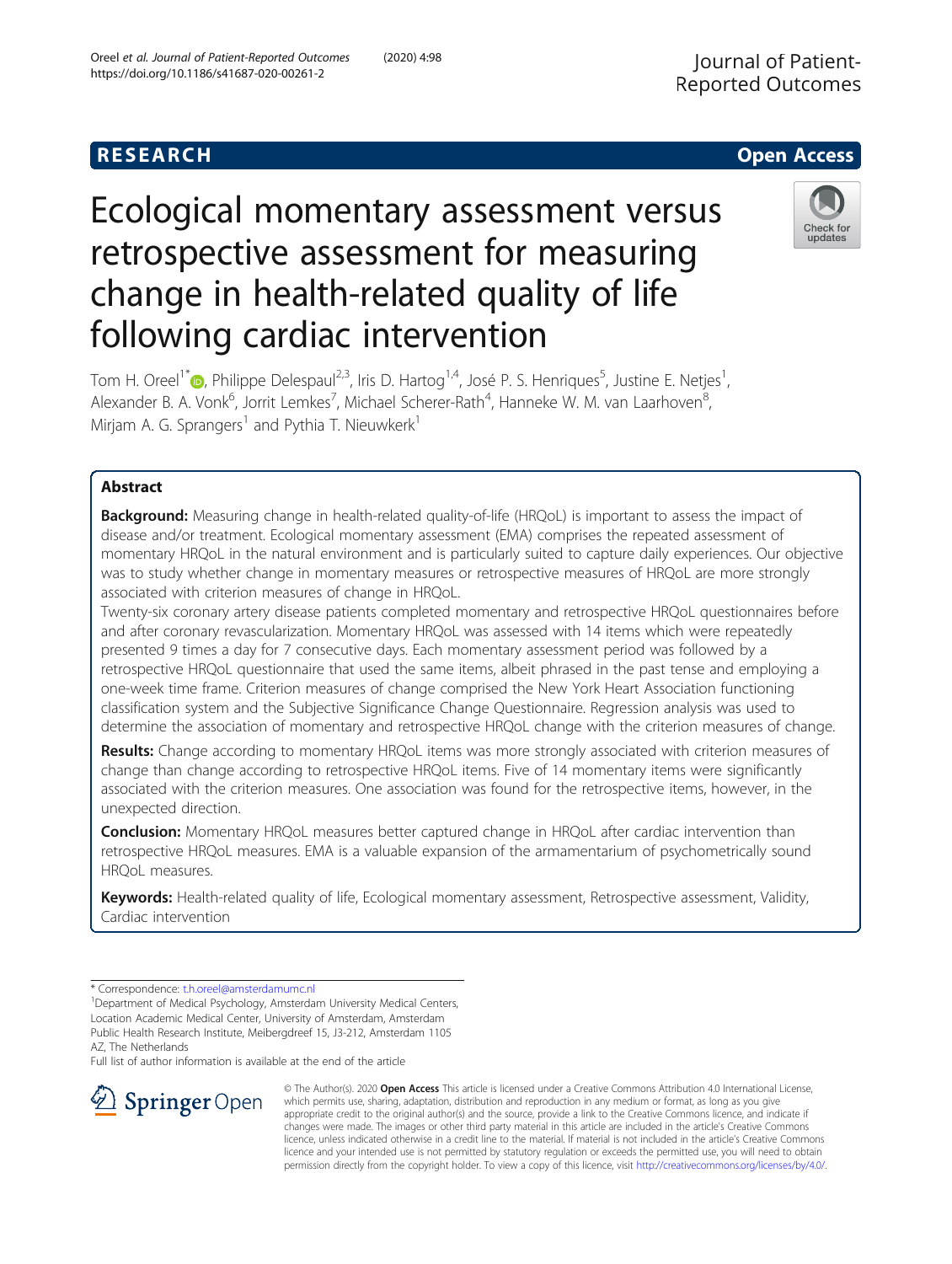#### Background

Nowadays, health-related quality of life (HRQoL) is considered an important outcome in healthcare research. HRQoL is typically assessed using self-report questionnaires in which patients are asked to make assessments over the past week(s) or month(s). These reports require patients to recollect past experiences and combine that information to respond to a questionnaire item, thereby providing a global evaluation of their past HRQoL. For example, item 32 of the Short Form Health Survey [[1](#page-8-0)] reads: "During the past 4 weeks, how much of the time has your physical health or emotional problems interfered with your social activities (like visiting with friends, relatives, etc.)?". To answer such items, patients typically need to remember specific situations over a four-week period and be able to reactivate how physical health and/or emotional problems interfered with these (social) activities. Even when all the information can be retrieved, widely diverse experiences must be combined in a summarizing score ranging from 1 ("all of the time") to 5 ("none of the time"). Such retrospective HRQoL measures may therefore be limited by the individuals' ability to recall past experiences related to their HRQoL, i.e., they are subject to recall bias [[2,](#page-8-0) [3\]](#page-8-0). Other cognitive biases also play a role, such as the tendency to judge past experiences by the most intense and/or recent experience rather than the average of all experiences (peak-end rule) [[4,](#page-8-0) [5](#page-8-0)].

Alternatively, one can assess HRQoL using ecological momentary assessment (EMA). EMA comprises the repeated assessment of patients' momentary HRQoL in their natural environment [\[6](#page-8-0)–[8](#page-8-0)]. Such momentarily assessed HRQoL captures patients' real-time experiences and can be related to disease and/or treatment [\[9](#page-8-0), [10](#page-8-0)]. Because EMA assesses patients' currently experienced HRQoL, it might be less susceptible to recall and other cognitive biases [[8\]](#page-8-0). However, a disadvantage of EMA is that it is time consuming, burdensome and intrusive to patients due to the need for frequent and repeated assessments [[11](#page-8-0)].

EMA has repeatedly been proposed to assess HRQoL in patients with mental health problems [\[6](#page-8-0), [7](#page-8-0), [12,](#page-8-0) [13](#page-8-0)] but has not often been applied in patients with a chronic illness of a predominant somatic nature, such as cardiovascular disease. Consequently, there is only limited evidence for the reliability and validity of measuring change in HRQoL in somatic diseases using EMA. Measuring change in HRQoL is particularly important to assess the consequences of disease and/or treatment. Currently, it is unknown whether retrospective or momentary measures of HRQoL are equally associated with criterion measures of change and thus yield the same levels of criterion validity.

Our objective was to study whether change in momentary measures or retrospective measures of HRQoL are more strongly associated with criterion measures of change in HRQoL. The objective was examined among patients with coronary artery disease (CAD) who received cardiac revascularization. Patients with CAD typically experience symptoms, such as, chest pain, shortness of breath, and fatigue, which may limit their daily functioning and decrease their HRQoL [[14\]](#page-8-0). Cardiac revascularization procedures aim to alleviate these symptoms and to improve patient's HRQoL [[15,](#page-8-0) [16](#page-8-0)]. This patient group was particularly suited for our objective as we expected to find significant changes in HRQoL following this medical intervention.

#### **Methods**

#### Study

Patients were enrolled in the multi-center IMPACT study [\[17](#page-8-0), [18\]](#page-8-0), investigating CAD patients with multiple comorbidities. Patients were recruited at the cardiology departments of the Amsterdam University Medical Centers (Amsterdam UMC): Academic Medical Center (AMC) and VU Medical Center (VUmc). The overall objective of the IMPACT study was to improve the conceptualization of HRQoL and to enhance the sensitivity and comprehensiveness of its measurement. A subsample of these patients was enrolled in an add-on study on momentary assessments.

#### Patients

Patients were scheduled for cardiac revascularization procedures after being discussed in the multidisciplinary "heart teams". Patients were eligible if they were 18 years or older, had stable CAD and were scheduled for elective coronary artery bypass graft (CABG) or elective percutaneous coronary intervention (PCI). Patients had to have at least one somatic comorbidity (e.g., diabetes mellitus, obesity, joint disease). Additional inclusion criteria for participation in the current add-on study on momentary assessments were being experienced smart phone users (indicated at their own discretion), and having a functional Wi-Fi connection at home to enable daily transfer of data to a central server to avoid data loss. Patients with cognitive impairments due to brain haemorrhage, cerebral infarction, mental retardation, dementia, Alzheimer's disease, or patients who were unable to complete questionnaires due language problems were excluded.

#### Procedure

Patients completed momentary and retrospective questionnaires at baseline (up to 1 week prior to PCI and CABG) and at two  $follow-up$  time points. These latter time points differed per vascularization type due to expected difference in recovery, i.e., 2 weeks (for PCI), 3 months (for PCI and CABG), and 6 months (for CABG)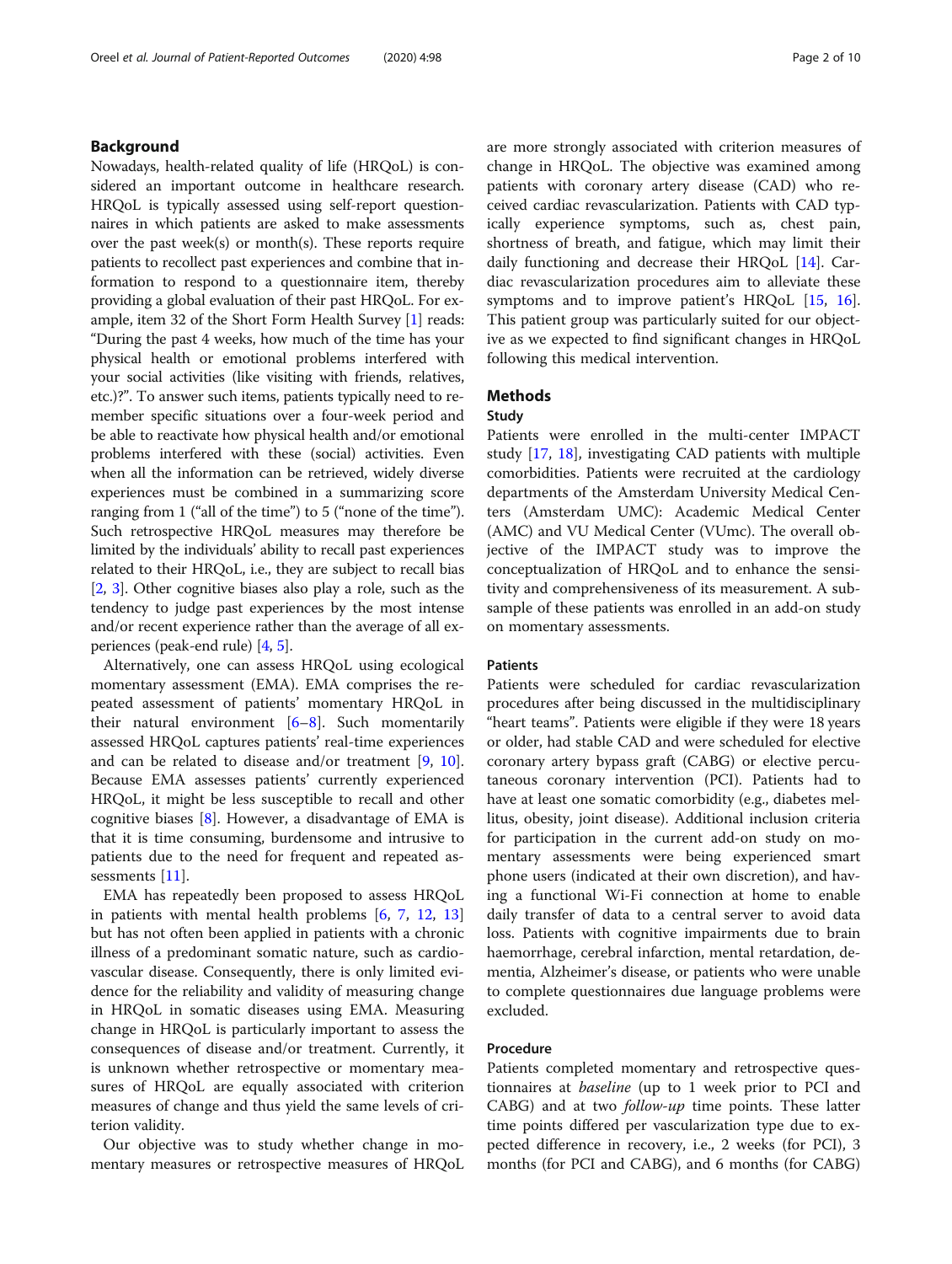following revascularization (see Fig. 1). For this study, we used the data of two time points: baseline and 2 weeks for PCI and baseline and 3 months for CABG. If these follow-up data were missing, data collected at 3 months (for PCI) and 6 months (for CABG) were used (see dotted line in Fig. 1). Momentary assessments were conducted over the course of 7 days. Patients received an iPod for the duration of the assessment period with the PsyMate™ application installed [\(www.psymate.eu](http://www.psymate.eu)). PsyMate<sup>™</sup> was programmed to give nine beeps during daytime, at random moments within predefined time slots (maximally 2 h apart). After each beep, a set of items assessing HRQoL was presented. If patients did not respond within 15 min, the application was programmed to close, making response to that particular beep impossible. Hence, the maximum number of completed momentary questionnaires per time period is 63 (seven beeps  $\times$  9 days). We did not adopt a minimum completion rate for the momentary questionnaires. Retrospective questionnaires of HRQoL were administered 1 day after completion of the momentary assessments. Since these questions employed a one-week time frame, the period of momentary assessments coincided with that week. Patients had the choice between completing the retrospective questionnaires on paper or online. Criterion measures of HRQoL change were collected together with the retrospective questionnaires at baseline and follow-up. Demographic information was collected at baseline. As the central ethics committee decided that the Medical Research Involving Human Subjects Act did not apply, the study was exempted from further ethical assessment. Written informed consent was obtained from all patients.

# HRQoL measures

#### Momentary items

Patients rated a total of 14 items measuring five dimensions of HRQoL. Items were based on an earlier version developed by Maes and colleagues [[9\]](#page-8-0) for patients with tinnitus. We adapted this version to make it more suitable for patients with CAD. We particularly replaced the symptoms of tinnitus by the symptoms CAD patients may have. The Positive mood dimension was measured with four items (i.e., "I feel...'cheerful, 'relaxed', 'energetic, and 'happy'"). Negative mood was measured with four items (i.e., "I feel … 'anxious', 'sad, 'irritated, and 'worried"). CAD symptoms were measured with five items (i.e., "I feel … 'tired', 'shortness of breath', 'pain on my chest', 'tightness on my chest', and 'an oppressive feeling on my chest"'). Fatigue was measured with two items (i.e., "I feel ... 'tired' and 'energetic'"). Pain was measured with two items (i.e., "I feel … 'pain', and 'pain on my chest"'). All items were rated on a 7-point scale, ranging from 1 ("not at all") to 7 ("very much").

#### Retrospective items

Patients rated the same 14 items that were administered as momentary items, now phrased in the past tense, referring to the past week. For example, "past week I felt...'energetic', 'relaxed', 'cheerful', and 'happy"'. These

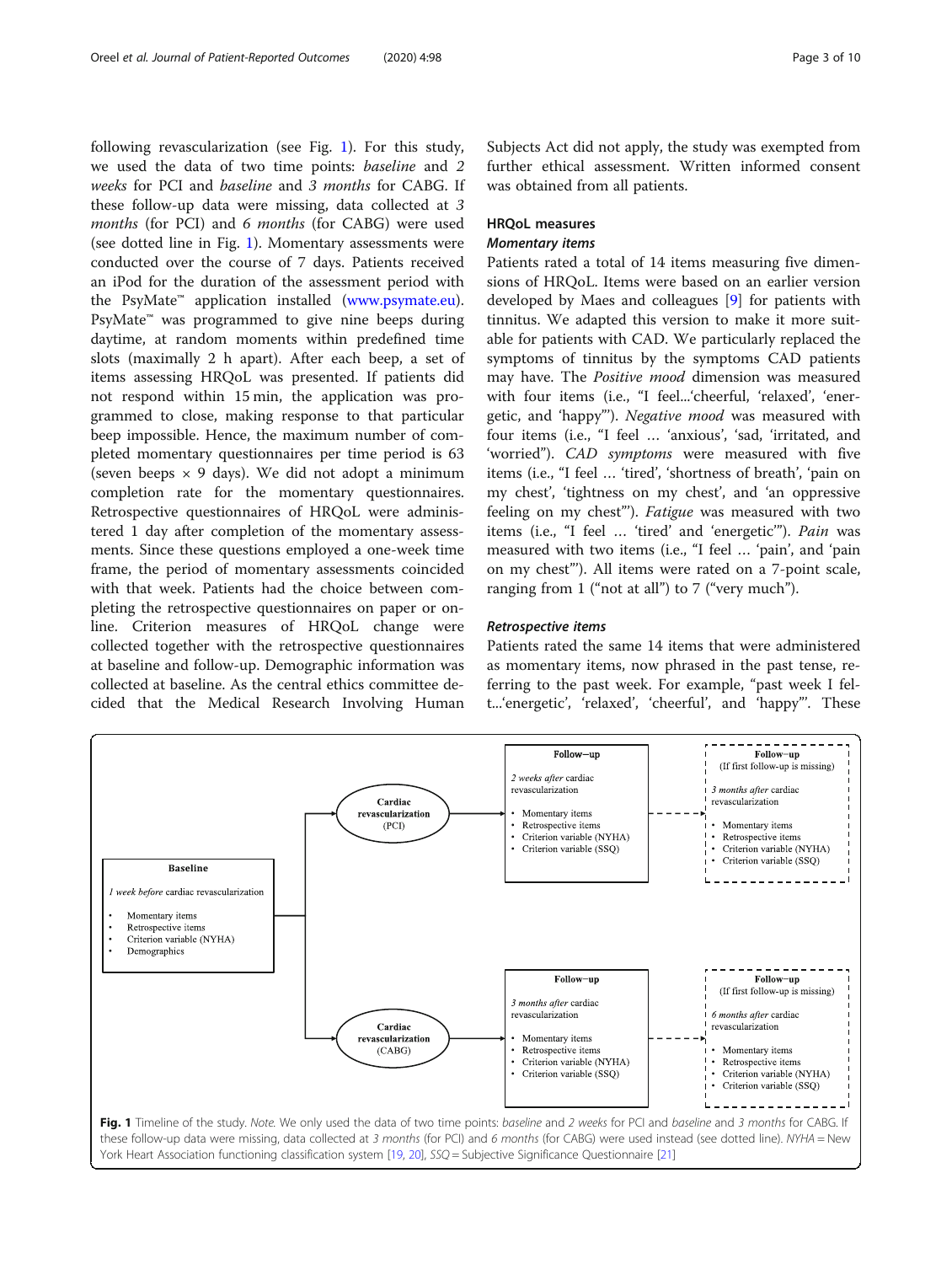items were also rated on a 7-point scale, ranging from 1 ("not at all") to 7 ("very much"). The items were again combined to form the same five dimensions as for EMA: positive mood, negative mood, CAD symptoms, fatigue and pain.

### Criterion variables

#### Subjective change in HRQoL

Subjective change in HRQoL was measured with the Subjective Significance Questionnaire (SSQ) [[21\]](#page-8-0). The SSQ consists of six Likert items measuring subjective change in HRQoL since the cardiac revascularization. From the SSQ we selected three items which provide a criterion measure for the change in positive and negative mood (e.g., "To what extent did your emotional state change since the cardiac revascularization?"), change in fatigue (e.g., "To what extent did your fatigue change since the cardiac revascularization?"), and change in pain (e.g., "To what extent did your pain change since the cardiac revascularization?"). All items were rated on a 7 point scale, ranging from 1 ("much worse"), to 7 ("much better"). Scores of 1 to 3 represent a decline in HRQoL, 4 no change, and 5 to 7 an improvement in HRQoL since the cardiac revascularization.

#### NYHA class

The NYHA class was measured by the patient-based version of the New York Heart Association (NYHA) functioning classification system [[19,](#page-8-0) [20\]](#page-8-0). The NYHA classifies functional limitations due to CAD symptoms. NYHA consists of one item assessing limitations during physical activity  $(I = "not limited in physical activities",$  $II = "somewhat limited in physical activities", III = "fairly"$ limited in physical activities",  $IV = "not capable of phys$ ical activities"). Change in NYHA class provides a criterion measure for the change in CAD symptoms.

For assessing changes in pain and fatigue, both the SSQ and NYHA class were used as criterion measures. The separate criterion measures for fatigue (SSQ fatigue) and pain (SSQ pain) coincide conceptually with the pain and fatigue scales. Furthermore, the criterion measure for CAD symptoms (NYHA class) coincide partially with the pain and fatigue scale; i.e., 'pain on the chest' and 'tired' are considered CAD symptoms. We therefore wanted to examine how these two items relate to the NYHA class.

#### Analysis

To enable the comparison of the momentary data with the retrospective data the momentary HRQoL data were combined into an aggregated mean score per assessment period, i.e., an aggregated mean score at baseline and at follow-up. We thereby brought the nested momentary data at the same person level as the retrospective data.

This enabled us to analyse the associations with the criterion variables using the same regression model.

#### Scale structures of momentary and retrospective HRQoL measures

Exploratory factor analysis (EFA) was applied to momentary and retrospective items (at baseline and followup) to examine the scale structure (positive mood, negative mood, CAD symptoms, fatigue and pain), and whether the scale structure remained stable over time. In all cases we extracted a five factor solution using the minimum residual and varimax rotation method. Furthermore, we calculated the Cronbach's alpha of each scale (momentary and retrospective) at baseline and follow-up. If the expected scale structure was not observed, and/or the reliabilities were suboptimal (Cronbach's alpha < 0.70), analysis would be performed at item-level.

#### Change in momentary, retrospective HRQoL and criterion measures

For each patient, we first calculated change scores (from baseline to follow-up) for momentary, retrospective and criterion measures (only for change in NYHA class).

Change in momentary and retrospective HRQoL Momentary change scores were calculated by subtracting the average item scores at follow-up from the average item scores at baseline. Retrospective change scores were calculated by subtracting item scores at follow-up from item scores at baseline. A positive change score on the positive mood items (i.e., cheerful, relaxed, energetic and happy) indicates more positive mood. Change scores of the negative mood and CAD symptoms items were reversed, such that a positive change score on negative mood, pain, fatigue, and CAD symptoms also indicates better functioning, i.e., less negative mood and symptomatology.

Change in NYHA class was calculated by subtracting the NYHA class of the follow-up from the NYHA class of the baseline. A positive change score indicates improved physical functioning (less limited in physical activity due to CAD symptoms).

#### Association momentary and retrospective change with criterion measures of change

For each HRQoL outcome, we describe mean momentary and retrospective change for patients who reported declined, unchanged or improved HRQoL on the corresponding criterion measure of change to obtain more insight in the direction and magnitude of change.

For each HRQoL outcome we fitted a separate regression model with momentary and retrospective change as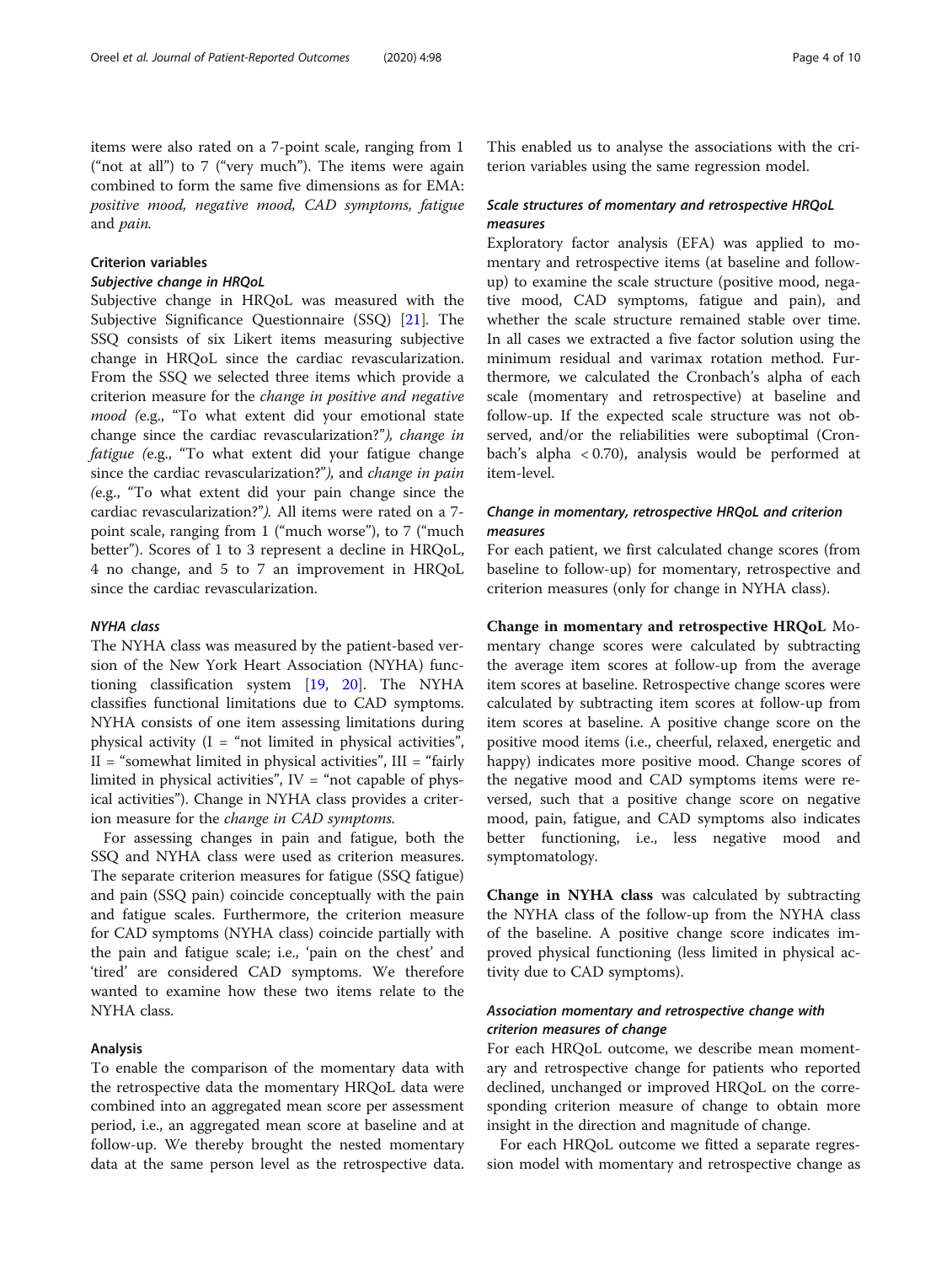independent variables, and the corresponding criterion measure of change as dependent variable to determine the relative strength of the association of momentary and retrospective change with their corresponding criterion measure of change. For each model we expected a positive association between momentary and retrospective change and the criterion measures of change. Additionally, hierarchical regression analysis was used to determine whether momentary change was significantly more related to the criterion measure than retrospective change. For each HRQoL measure we first fitted a simple regression model with only retrospective change as independent variable. Next, we compared the model fit, using the chi-squared statistic, of the simple model with the full regression model (both momentary and retrospective as independent variables). If the full model fitted significantly better than the simple model, momentary change was significantly more related to the criterion than retrospective change. All regression models were adjusted for baseline momentary (mean) and retrospective scores. Results were considered statistically significant with a 2-sided  $p$ -value of < 0.05.

#### **Software**

All analyses were performed in R version 3.6.1 [\[22\]](#page-8-0).

#### Results

#### Availability of data and materials

All data analysed for this study are included as supplementary information files.

#### Patient characteristics

Data collection took place from 2016 until 2018 (see Table 1 for the patient characteristics). From the 37 patients who agreed to participate in this study, 26 patients (70%) completed both the momentary, retrospective and criterion measures at baseline and at least one follow-up, and were thus included in the present analysis. Of the 11 patients who were excluded from the study, four and three patients did not have momentary measures at baseline and follow-up, respectively, whereas two

| <b>Table 1</b> Patient characteristics at baseline ( $N = 26$ ) |  |
|-----------------------------------------------------------------|--|
|-----------------------------------------------------------------|--|

| <b>Characteristics</b>                                            |            |
|-------------------------------------------------------------------|------------|
| Mean age (SD)                                                     | 68 (7.86)  |
| Number of males (%)                                               | 20 (77%)   |
| Cardiac procedure:                                                |            |
| PCI and CAG <sup>a</sup> (%)                                      | 21 (81%)   |
| $CABG$ $(\%)$                                                     | 5 (19%)    |
| Mean number of momentary observations at baseline (SD)            | 46 (16.95) |
| Mean number of momentary observations at follow-up (SD)           | 50 (15.30) |
| aOne patient scheduled for PCI had undergone coronary angiography |            |

ary angiography (CAG) instead

patients did not provide retrospective measures at baseline and follow-up (see supplementary Table [S1](#page-7-0)).

#### Momentary versus retrospective change Scale structure

The EFA on momentary items confirmed the scale structure of positive mood, negative mood, CAD symptoms, but not of fatigue and pain, at baseline as well as follow-up (see supplementary Tables [S4](#page-7-0) and [S5](#page-7-0)). However, the EFA on retrospective items did not confirm any of the scales at both baseline and follow-up (see supplementary Tables [S6](#page-7-0) and [S7](#page-7-0)). The Cronbach's alpha coefficients of momentary scales were all above 0.70, except for pain at follow-up. The Cronbach's alphas of all retrospective scales at baseline and two scales at follow-up were below 0.70 (see supplementary Table [S3\)](#page-7-0). Consequently, the subsequent analyses were conducted at item-level.

#### Change in HRQoL

All momentary items indicated an improvement in HRQoL (more positive mood, less negative mood and less symptomology), with the exception of 'pain' that increased. Most retrospective items indicated an improvement in HRQoL, however, the items 'happy', 'anxious', 'sad', and 'irritated' indicated a decline in HRQoL (see supplementary Table [S2\)](#page-7-0).

#### Associations with criterion measures of change

For each HRQoL item, the mean momentary and retrospective change among patients who reported declined, unchanged or improved HRQL on the corresponding criterion measure of change are shown in Table [2](#page-5-0). The associations between changes in momentary and retrospective items with the corresponding criterion measures of change, expressed in standardized beta coefficients with standard errors and  $p$ -values, are given in Table [2.](#page-5-0)

If we found significant differences in associations between momentary and retrospective change with criterion measures of change, momentary items were always more strongly associated with the criterion measure than the retrospective items, and in the expected direction. Momentary mood items 'cheerful', 'energetic' and 'happy' were significantly associated with the criterion variable in the expected direction; feeling more energetic and happy was associated with better emotional state. Retrospective mood item 'energetic' was also significantly associated with the criterion variable, however, in the unexpected direction; feeling less energetic was associated with a better emotional state. Momentary CAD symptom item 'shortness of breath' was significantly associated with self-reported NYHA class in the expected direction; less shortness of breath was associated with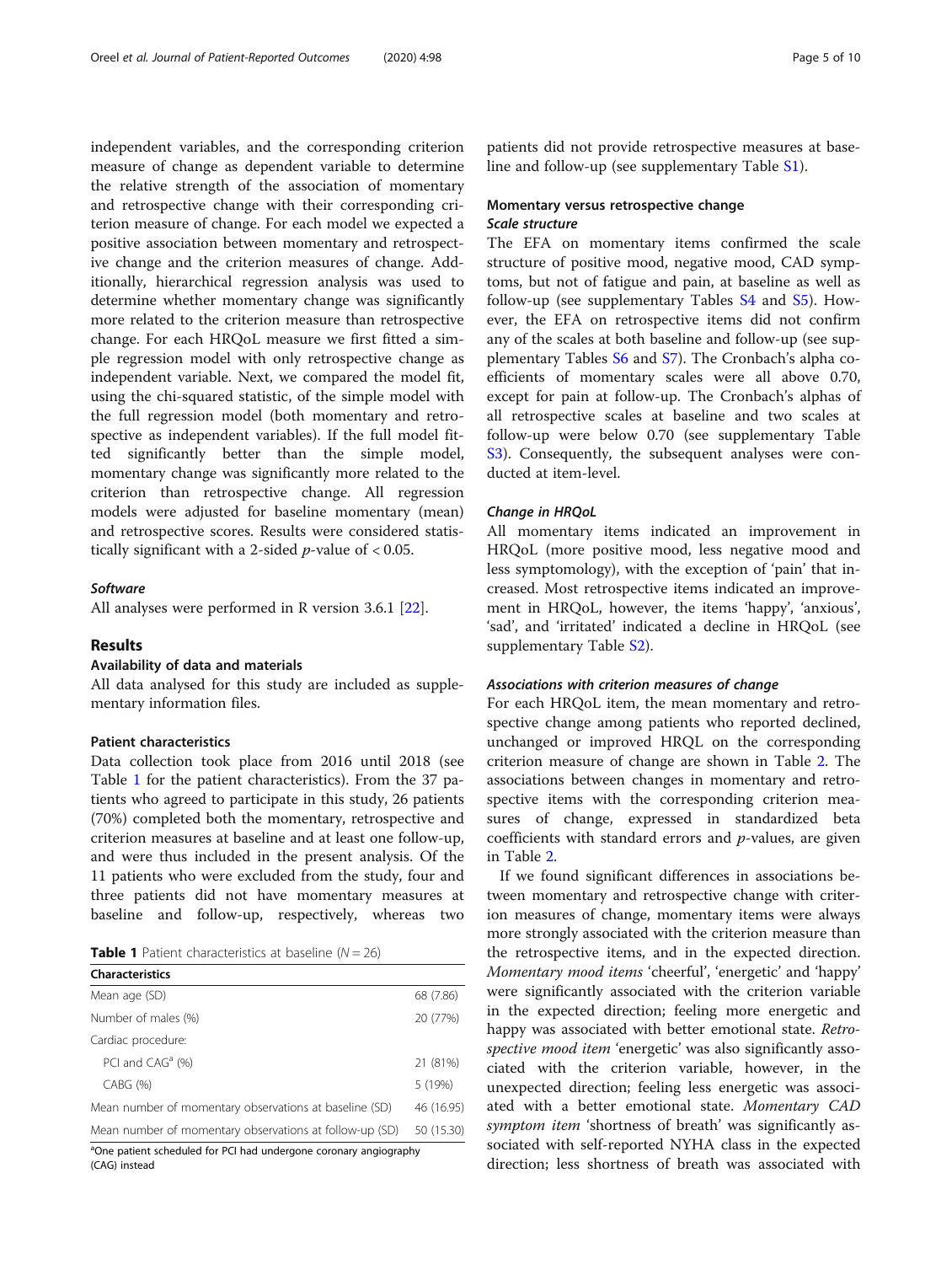<span id="page-5-0"></span>

| Table 2 Associations between changes in momentary and retrospective items with the criterion measures of change ( $N = 26$ at |  |  |  |  |  |
|-------------------------------------------------------------------------------------------------------------------------------|--|--|--|--|--|
| baseline and follow-up)                                                                                                       |  |  |  |  |  |

| Momentary and            | Average change on momentary and |                                                                                            |                    |         | <b>Regression model</b> |            | Hierarchical regression analysis |           |  |
|--------------------------|---------------------------------|--------------------------------------------------------------------------------------------|--------------------|---------|-------------------------|------------|----------------------------------|-----------|--|
| retrospective items      |                                 | retrospective items for different levels of<br>change in corresponding criterion variables |                    | β       | SE                      | P value    | $\Delta \mathsf{F}$              | P value   |  |
|                          |                                 | SSQ mood                                                                                   |                    |         |                         |            |                                  |           |  |
|                          | Decline $(N = 7)$               | Same $(N = 10)$                                                                            | Improve $(N = 9)$  |         |                         |            |                                  |           |  |
| Cheerful                 |                                 |                                                                                            |                    |         |                         |            | 11.72                            | $< .001*$ |  |
| Momentary                | $-0.22$                         | $-0.01$                                                                                    | 0.98               | 0.80    | 0.16                    | $< 0.001*$ |                                  |           |  |
| Retrospective            | 0.43                            | 0.40                                                                                       | 1.11               | 0.12    | 0.19                    | .557       |                                  |           |  |
| Relaxed                  |                                 |                                                                                            |                    |         |                         |            | 2.33                             | .107      |  |
| Momentary                | 0.24                            | 0.20                                                                                       | 0.89               | 0.42    | 0.26                    | .124       |                                  |           |  |
| Retrospective            | 0.86                            | 0.90                                                                                       | 1.89               | 0.13    | 0.23                    | .583       |                                  |           |  |
| Energetic                |                                 |                                                                                            |                    |         |                         |            | 20.71                            | $< .001*$ |  |
| Momentary                | 0.30                            | 0.16                                                                                       | 1.27               | 0.99    | 0.13                    | $< 0.001*$ |                                  |           |  |
| Retrospective            | 0.57                            | $-0.30$                                                                                    | 0.33               | $-0.45$ | 0.13                    | $.002*$    |                                  |           |  |
| Happy                    |                                 |                                                                                            |                    |         |                         |            | 5.01                             | $.010*$   |  |
| Momentary                | $-0.09$                         | 0.22                                                                                       | 1.02               | 0.70    | 0.22                    | $.005*$    |                                  |           |  |
| Retrospective            | 0.43                            | $-0.60$                                                                                    | $-0.22$            | 0.03    | 0.21                    | .902       |                                  |           |  |
| Anxious                  |                                 |                                                                                            |                    |         |                         |            | 2.34                             | .534      |  |
| Momentary                | 0.51                            | 0.02                                                                                       | 0.62               | 0.14    | 0.78                    | .859       |                                  |           |  |
| Retrospective            | $-0.29$                         | $-0.60$                                                                                    | 0.22               | $-0.12$ | 0.26                    | .645       |                                  |           |  |
| Sad                      |                                 |                                                                                            |                    |         |                         |            | 2.10                             | .134      |  |
| Momentary                | 0.23                            | $-0.14$                                                                                    | 0.59               | 0.18    | 0.37                    | .625       |                                  |           |  |
| Retrospective            | 1.71                            | $-0.20$                                                                                    | $-1.22$            | $-0.32$ | 0.24                    | .192       |                                  |           |  |
| Irritated                |                                 |                                                                                            |                    |         |                         |            | 0.82                             | .502      |  |
| Momentary                | $-0.03$                         | $-0.14$                                                                                    | 0.59               | 0.19    | 0.50                    | .640       |                                  |           |  |
| Retrospective            | $-0.57$                         | $-0.50$                                                                                    | $-0.89$            | $-0.01$ | 0.23                    | .978       |                                  |           |  |
| Worried                  |                                 |                                                                                            |                    |         |                         |            | 2.26                             | .114      |  |
| Momentary                | 0.32                            | 0.12                                                                                       | 0.57               | 0.08    | 0.38                    | .839       |                                  |           |  |
| Retrospective            | 1.43                            | $-0.30$                                                                                    | 0.11               | $-0.19$ | 0.25                    | .450       |                                  |           |  |
|                          |                                 | <b>NYHA change</b>                                                                         |                    |         |                         |            |                                  |           |  |
|                          | Decline $(N = 3)$               | Same $(N = 7)$                                                                             | Improve $(N = 19)$ |         |                         |            |                                  |           |  |
| Tired                    |                                 |                                                                                            |                    |         |                         |            | 2.47                             | .093      |  |
| Momentary                | $-0.61$                         | $-0.02$                                                                                    | 1.32               | 0.54    | 0.22                    | $.027*$    |                                  |           |  |
| Retrospective            | 1.33                            | 1.57                                                                                       | 0.94               | 0.03    | 0.26                    | .923       |                                  |           |  |
| Pain chest               |                                 |                                                                                            |                    |         |                         |            | 4.43                             | $.016*$   |  |
| Momentary                | 0.03                            | 0.01                                                                                       | 0.76               | 0.04    | 0.53                    | .946       |                                  |           |  |
| Retrospective            | $-0.00$                         | $-0.57$                                                                                    | 0.38               | 0.15    | 0.26                    | .557       |                                  |           |  |
| Shortness of breath      |                                 |                                                                                            |                    |         |                         |            | 4.70                             | $.013*$   |  |
| Momentary                | $-1.83$                         | $-0.19$                                                                                    | 1.50               | 0.73    | 0.22                    | $.004*$    |                                  |           |  |
| Retrospective            | 1.00                            | 1.43                                                                                       | 0.31               | $-0.34$ | 0.26                    | 0.201      |                                  |           |  |
| Tight feeling chest      |                                 |                                                                                            |                    |         |                         |            | 1.70                             | .202      |  |
| Momentary                | $-0.09$                         | $-0.12$                                                                                    | 1.04               | 0.44    | 0.37                    | .254       |                                  |           |  |
| Retrospective            | $-1.33$                         | $-0.14$                                                                                    | 0.44               | 0.08    | 0.24                    | .739       |                                  |           |  |
| Oppressive feeling chest |                                 |                                                                                            |                    |         |                         |            | 2.44                             | .096      |  |
| Momentary                | 0.35                            | $-0.29$                                                                                    | 1.04               | 0.05    | 0.29                    | .860       |                                  |           |  |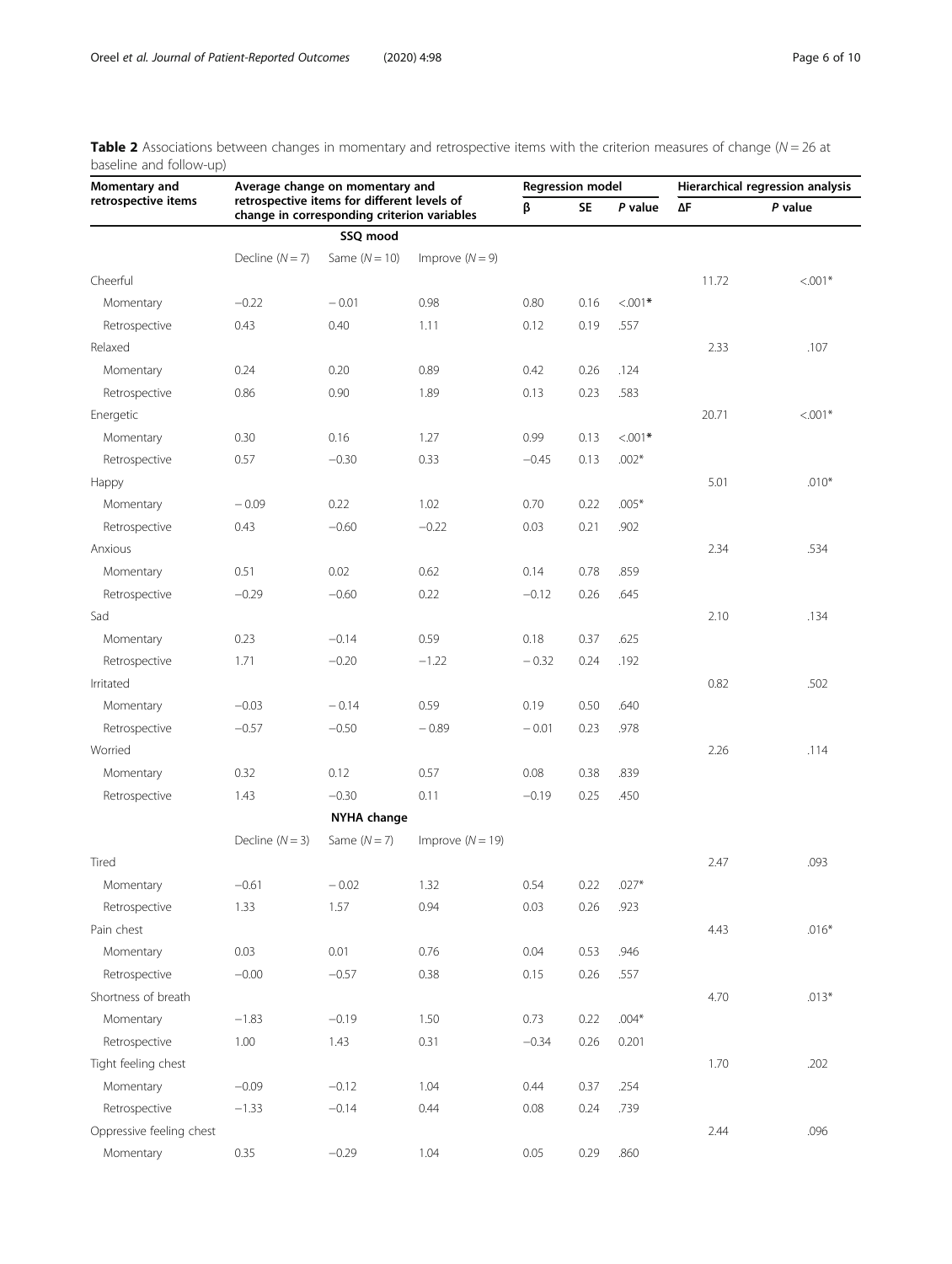| Momentary and       | Average change on momentary and | <b>Regression model</b>                                                                    |                    |            | Hierarchical regression analysis |            |      |           |
|---------------------|---------------------------------|--------------------------------------------------------------------------------------------|--------------------|------------|----------------------------------|------------|------|-----------|
| retrospective items |                                 | retrospective items for different levels of<br>change in corresponding criterion variables |                    | β          | <b>SE</b>                        | P value    | ΔF   | P value   |
| Retrospective       | 2.00                            | 1.00                                                                                       | 0.31               | $-0.20$    | 0.22                             | .497       |      |           |
|                     |                                 |                                                                                            |                    |            |                                  |            |      |           |
|                     | Decline $(N = 8)$               | Same $(N=7)$                                                                               | Improve $(N = 11)$ |            |                                  |            |      |           |
| Energetic           |                                 |                                                                                            |                    |            |                                  |            | 9.64 | $< 0.01*$ |
| Momentary           | 0.02                            | 0.20                                                                                       | 1.23               | 0.77       | 0.18                             | $< 0.001*$ |      |           |
| Retrospective       | $-1.50$                         | 0.86                                                                                       | 0.91               | $-0.11$    | 0.19                             | .581       |      |           |
| Tired               |                                 |                                                                                            |                    |            |                                  |            | 5.51 | $.007*$   |
| Momentary           | 0.07                            | 0.61                                                                                       | 1.31               | 0.50       | 0.19                             | $.015*$    |      |           |
| Retrospective       | 2.00                            | 1.29                                                                                       | 0.45               | $-0.23$    | 0.22                             | .220       |      |           |
|                     |                                 |                                                                                            |                    |            |                                  |            |      |           |
|                     | Decline $(N = 3)$               | Same $(N = 9)$                                                                             | Improve $(N = 14)$ |            |                                  |            |      |           |
| Pain chest          |                                 |                                                                                            |                    |            |                                  |            | 0.32 | .813      |
| Momentary           | 0.19                            | 0.42                                                                                       | 0.57               | 0.58       | 0.63                             | .373       |      |           |
| Retrospective       | $-0.33$                         | $-0.00$                                                                                    | 0.21               | $-0.08$    | 0.30                             | .790       |      |           |
| Pain                |                                 |                                                                                            |                    |            |                                  |            | 0.09 | .967      |
| Momentary           | $-0.06$                         | $-0.08$                                                                                    | $-0.11$            | $- < 0.01$ | 0.42                             | .998       |      |           |
| Retrospective       | 0.67                            | 0.44                                                                                       | 2.00               | 0.40       | 0.29                             | .118       |      |           |

**Table 2** Associations between changes in momentary and retrospective items with the criterion measures of change ( $N = 26$  at baseline and follow-up) (Continued)

Change scores of all negative items are reversed. A positive change score indicates an improvement in HRQOL, a negative change score indicates a decline in HRQoL. A positive β of the positive items = more positive mood associated with an improvement in mood. A positive β of the negative items = decline negative mood/symptomology associated with an improvement in health/mood. All regression models were adjusted for baseline momentary (mean) and retrospective scores

\*P values < 0.05 were considered significant

improved physical functioning. No associations were found for any of the retrospective CAD items. Momentary fatigue items 'energetic' and 'tired' were significantly associated with the criterion variable in the expected direction; less momentary fatigue (feeling more energetic and less tired) was associated with an improvement in fatigue (feeling less tired). No significant associations were found for any of the retrospective fatigue items. For both the momentary and retrospective pain items we found no associations with the criterion variable of pain.

The hierarchical regression analyses showed that adding momentary HRQoL change to a model that included change in retrospective HRQoL to predict change according to the criterion measures, significantly improved the fit of the model. This was the case for most items where a change in HRQoL was significantly associated with the criterion measure of change in HRQoL. Only for the significant association between the momentary item 'tired' and NYHA class we did not find a significant improvement in fit (Table [2\)](#page-5-0).

#### **Discussion**

The current study indicates that momentary assessments yield a higher criterion validity in detecting changes in HRQoL following cardiac intervention than retrospective measures. This finding is, in part, surprising as it points to a paradox. Given that the criterion measures were retrospective in nature one could have expected these to yield stronger relationships with the retrospective HRQoL items than the momentary HRQoL items due to common method variance. On the other hand, retrospective change scores may be more biased than those based on the aggregated momentary scores. For example, when patients are asked to recall their average experience during the past week, retrospective scores may be disproportionately influenced by the most extreme experience ("peak effect") or the most recent experience ("recency effect") [\[23](#page-9-0)]. Our study was conducted among cardiac patients with comorbidities. Possibly, patients with comorbidities, in particular, experience substantial fluctuations in their daily HRQoL.

The choice of the retrospective criterion measures may be criticized as they would a priori benefit the retrospective HRQoL measures. However, as much as we would have wanted to administer momentary criterion measures, they were not available. We chose the criterion measures that were relevant to clinical practice. The NYHA class is a common measure used by clinicians to assess their patient's performance status, similar to the Karnofsky Performance Status scale for oncology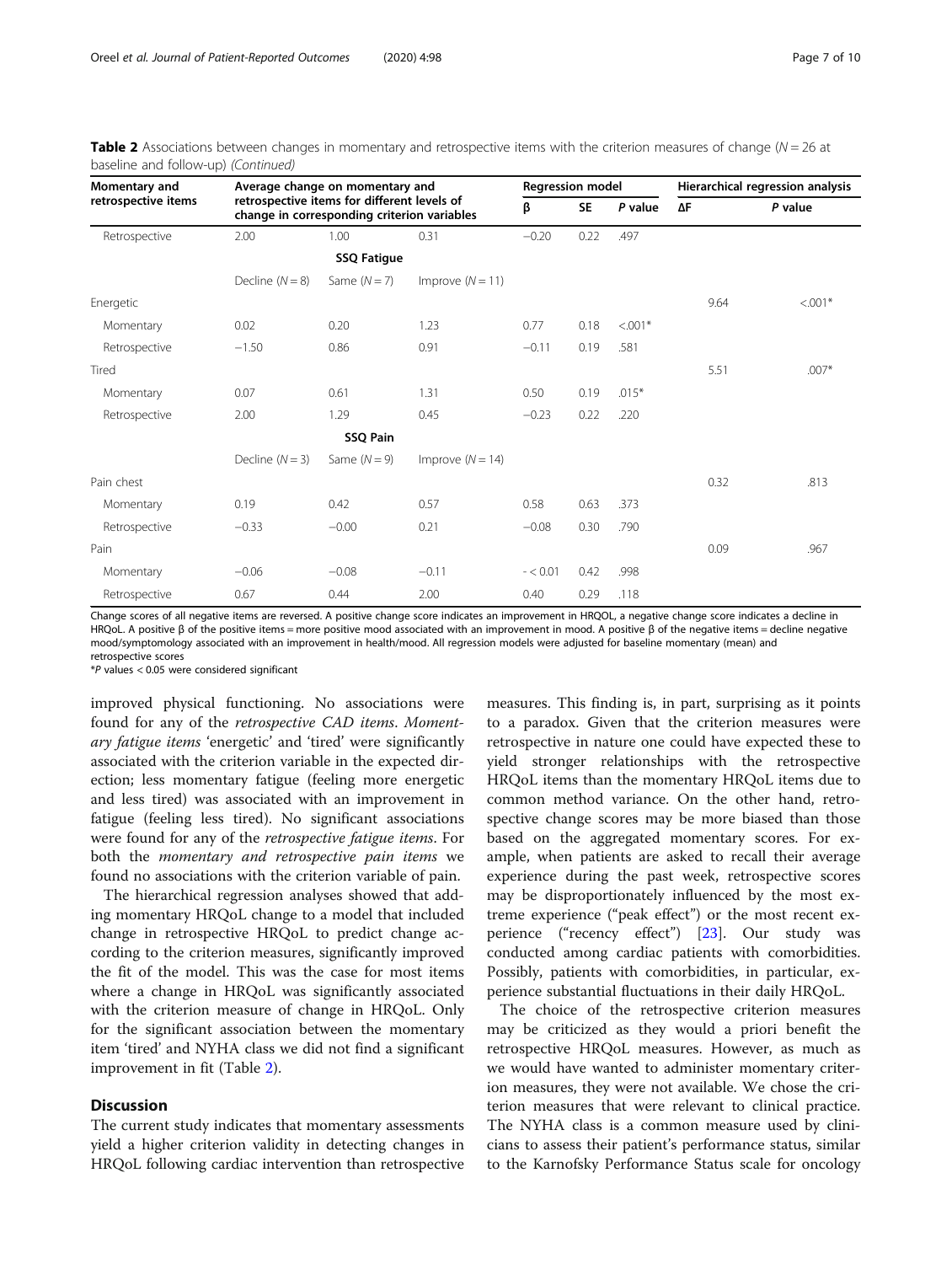<span id="page-7-0"></span>[[24\]](#page-9-0) or Eastern Cooperative Oncology Group [\[25\]](#page-9-0). The SSQ can be seen as a formalization of the question clinicians ask their patients in subsequent consultations; "how have you been doing since I last saw you?" Not surprisingly, this criterion measure had been proposed by an oncologist [[21\]](#page-8-0).

Interestingly, the momentary items formed the expected scale structure with adequate reliability on both baseline and follow-up. Conversely, none of the expected scales were found for the retrospective items at either of the measurement points. We had deliberately devised items for EMA application and had adapted these for retrospective use. Such simple items ("The past week I felt tired", "The past week I felt happy") are not uncommon in retrospective HRQoL questionnaires. Therefore, we did not expect them to perform poorly from a psychometric perspective. Most likely this was due to our sample size which is small for retrospective HRQoL measures. The small sample size likely resulted in a larger error variance for the retrospective items than for the momentary items because the latter were based on the average of multiple assessments.

Despite the higher criterion validity of momentary assessments, we would like to emphasize that both momentary and retrospective measures are needed as they provide unique, valuable, and complementary information about patient's HRQoL. EMA is needed when the objective is to gain insight into daily fluctuations of patients' momentary experiences in their natural environment. Retrospective measures are particularly required when one aims to assess patients' global evaluation of their health and quality of life. Clearly, HRQoL comprises both types of experiences. Given that each assessment method also has its own advantages and disadvantages, decisions to use one method versus another should be guided by the research questions, study design and population. For example, momentary assessments may be less feasible in studies which require patients with little experience in using smartphones, and/ or who are easily burdened due to a poor health condition. For those patients, standard questionnaires may be more appropriate.

#### **Limitations**

Several limitations of this study should be noted. First, the sample size of 26 is small for HRQoL studies. However, it is common for intensive EMA studies, requiring respondents to complete a number of questions multiple times a day for a number of consecutive days. Second, our sample consisted of patients with CAD who received CABG or PCI, most of whom were older males. These results may therefore not generalize to patients with other sociodemographic characteristics, diseases, or types of interventions. Third, we did not adopt a minimum completion rate for participants' momentary data to be eligible. We used the aggregated mean scores as these remain the best possible estimator for each subject, thereby acknowledging that the 'error' divergence from the true subject score becomes smaller when the number of assessments within subjects increase. Fourth, the use of change scores has been criticized for their unreliability [[26\]](#page-9-0). Change scores tend to have greater measurement error than the original scores and they tend to have moderate negative correlations with baseline scores. However, change scores are commonly used in clinical studies. Fifth, as a consequence of poor psychometric performance of the retrospective items, all analyses were performed at item-level. It is unknown whether the same results would hold when multi-item composite scores could be used. Finally, as a consequence of the analysis at item-level, we needed to conduct a relatively large number of analyses in relation to the sample size. Whereas individual results may be less informative, a clear, overall pattern emerged, favoring consistently the momentary assessments over the retrospective ones.

#### **Strengths**

This is the first study to our knowledge that administered EMA data for two separate one-week assessment periods before and after cardiac intervention. Adherence to the two 1-week assessment periods of EMA was good; patients answered on average 76% of the beeps, which is similar to other studies investigating momentary HRQoL [[9\]](#page-8-0). Further, the time period of the EMA coincides with the one-week time frame of the retrospective measures. Also, we selected a patient group suitable for assessing changes in HRQoL, as HRQoL increases following cardiac revascularization procedures. Finally, all patients received an iPod for the duration of the assessment periods to assess the EMA questionnaire, to avoid a potential selection bias when only patients in the possession of a smart phone would be included.

#### Conclusion

Momentary assessments were found to yield a higher criterion validity in detecting changes in HRQoL following cardiac revascularization than traditional retrospective measures. These results are encouraging and call for more research investigating the validity and reliability of EMA measures to expand our armamentarium of psychometrically sound HRQoL measures.

#### Supplementary Information

The online version contains supplementary material available at [https://doi.](https://doi.org/10.1186/s41687-020-00261-2) [org/10.1186/s41687-020-00261-2.](https://doi.org/10.1186/s41687-020-00261-2)

Additional file 1: Table S1. Number of completed and missing responses for each assessment period. Table S2. Means and standard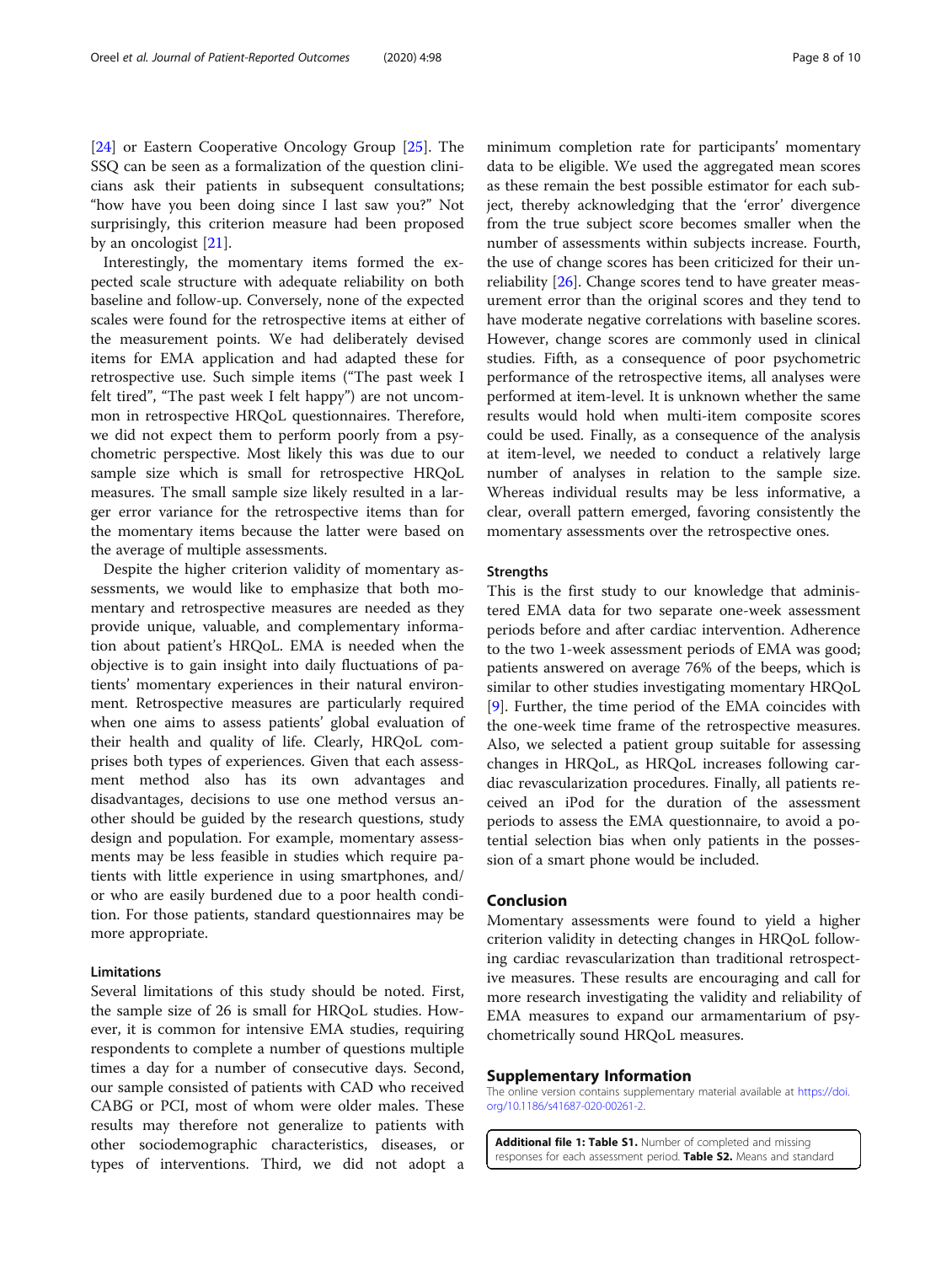<span id="page-8-0"></span>deviations of momentary and retrospective HRQoL items at baseline and follow-up. Table S3. Cronbach's alpha coefficients of momentary and retrospective HRQoL scales at baseline and follow-up. Table S4. Results of exploratory factor analysis of momentary HRQoL items at baseline. Table S5. Results of exploratory factor analysis of momentary HRQoL items at follow-up. Table S6. Results of exploratory factor analysis of the retrospective HRQoL items at baseline. Table S7. Results of exploratory factor analysis of the retrospective HRQoL items at follow-up.

Additional file 2.

#### Abbreviations

HRQoL: Health-related quality of life; EMA: Ecological momentary assessment; CAD: Coronary artery disease; CABG: Coronary artery bypass graft; PCI: Percutaneous coronary intervention; NYHA class: New York Heart Association functioning classification system; SSQ: Subjective Significance Questionnaire; EFA: Exploratory factor analysis

#### Acknowledgements

The authors gratefully thank all the patients who participated in our study.

#### Authors' contributions

All persons listed as authors have contributed to preparing the manuscript. The author(s) read and approved the final manuscript.

#### Funding

This study was funded by the Netherlands Organisation for Scientific Research (NWO; grant number NWO319–20-003) and Merck Sharp & Dohme (MSD).

#### Availability of data and materials

Minimal dataset will be made available as supplementary materials.

#### Ethics approval and consent to participate

The study was approved by the ethics committee at the Amsterdam University Medical Centers. As the central ethics committee decided that the Medical Research Involving Human Subjects Act did not apply, the study was exempted from further ethical assessment. Written informed consent was obtained from all patients.

#### Consent for publication

All patients has consented to publication of the study.

#### Competing interests

The authors declare that they have no conflict of interest.

#### Author details

<sup>1</sup>Department of Medical Psychology, Amsterdam University Medical Centers, Location Academic Medical Center, University of Amsterdam, Amsterdam Public Health Research Institute, Meibergdreef 15, J3-212, Amsterdam 1105 AZ, The Netherlands. <sup>2</sup>Department of Psychiatry and Neuropsychology, Maastricht University Medical Center, School for Mental Health and Neuroscience, Vijverdalseweg 1, Maastricht 6200 MD, The Netherlands. 3 Mondriaan Mental Health Care, John F. Kennedylaan 301, Heerlen/ Maastricht 6419 XZ, The Netherlands. <sup>4</sup>Faculty of Philosophy, Theology and Religious Studies, Radboud University Nijmegen, Erasmusplein 1, Nijmegen 6525 HT, The Netherlands. <sup>5</sup>Department of Cardiology, Amsterdam University Medical Centers, Location Academic Medical Center, University of Amsterdam, Meibergdreef 9, Amsterdam 1105 AZ, The Netherlands. 6 Department of Cardio-Thoracic Surgery, Amsterdam University Medical Centers, Location VU University Amsterdam, De Boelelaan 1117, Amsterdam 1081 HV, The Netherlands. <sup>7</sup> Department of Cardiology, Amsterdam University Medical Centers, Location VU University Amsterdam, De Boelelaan 1117,<br>Amsterdam 1081 HV, The Netherlands. <sup>8</sup>Department of Medical Oncology, Cancer Center Amsterdam, Amsterdam University Medical Centers, University of Amsterdam, Meibergdreef 9, Amsterdam 1105 AZ, The Netherlands.

#### Received: 12 May 2020 Accepted: 26 October 2020 Published online: 16 November 2020

#### References

- 1. McHorney, C. A., Ware, J. E., & Raczek, A. E. (1993). The MOS 36-Item Short-Form Health Survey (SF-36): II. Psychometric and clinical tests of validity in measuring physical and mental health constructs. Medical Care-Philadelphia, 31, 247–247.
- 2. Reis, H. T. (2018). Why researchers should think "real-world": A conceptual rationale. In Relationships, well-being and behaviour, (pp. 249–271). Abingdon: Routledge.
- 3. Stone, A. A., & Shiffman, S. (2002). Capturing momentary, self-report data: A proposal for reporting guidelines. Annals of Behavioral Medicine, 24(3), 236– 243.
- 4. Kahneman, D., Fredrickson, B. L., Schreiber, C. A., & Redelmeier, D. A. (1993). When more pain is preferred to less: Adding a better end. Psychological Science, 4(6), 401–405.
- Solhan, M. B., Trull, T. J., Jahng, S., & Wood, P. K. (2009). Clinical assessment of affective instability: Comparing EMA indices, questionnaire reports, and retrospective recall. Psychological Assessment, 21(3), 425.
- 6. Barge-Schaapveld, D., Nicolson, N. A., Delespaul, P., & De Vries, M. (1997). Assessing daily quality of life with the experience sampling method. In Quality of life in mental disorders, (pp. 95–107). Chichester: Wiley.
- 7. Verhagen, S. J., Simons, C. J., van Zelst, C., & Delespaul, P. A. (2017). Constructing a reward-related quality of life statistic in daily life—A proof of concept study using positive affect. Frontiers in Psychology, 8, 1917.
- 8. Shiffman, S. (2009). Ecological momentary assessment (EMA) in studies of substance use. Psychological Assessment, 21(4), 486.
- 9. Maes, I. H., Delespaul, P. A., Peters, M. L., White, M. P., van Horn, Y., Schruers, K., et al. (2015). Measuring health-related quality of life by experiences: The experience sampling method. Value in Health, 18(1), 44–51.
- 10. Shiffman, S., Stone, A. A., & Hufford, M. R. (2008). Ecological momentary assessment. Annual Review of Clinical Psychology, 4, 1–32.
- 11. Conner, T. S., Tennen, H., Fleeson, W., & Barrett, L. F. (2009). Experience sampling methods: A modern idiographic approach to personality research. Social and Personality Psychology Compass, 3(3), 292–313.
- 12. aan het Rot, M., Hogenelst, K., & Schoevers, R. A. (2012). Mood disorders in everyday life: A systematic review of experience sampling and ecological momentary assessment studies. Clinical Psychology Review, 32(6), 510–523.
- 13. Delespaul, P. A. (1995). Assessing schizophrenia in daily life: The experience sampling method.
- 14. Xie, J., Wu, E. Q., Zheng, Z.-J., Sullivan, P. W., Zhan, L., & Labarthe, D. R. (2008). Patient-reported health status in coronary heart disease in the United States. Circulation, 118(5), 491–497.
- 15. Benzer, W., Höfer, S., & Oldridge, N. B. (2003). Health-related quality of life in patients with coronary artery disease after different treatments for angina in routine clinical practice. Herz, 28(5), 421–428.
- 16. Kulik, A. (2017). Quality of life after coronary artery bypass graft surgery versus percutaneous coronary intervention: What do the trials tell us? Current Opinion in Cardiology, 32(6), 707–714.
- 17. Oreel, T. H., Borsboom, D., Epskamp, S., Hartog, I. D., Netjes, J. E., Nieuwkerk, P. T., et al. (2019). The dynamics in health-related quality of life of patients with stable coronary artery disease were revealed: A network analysis. Journal of Clinical Epidemiology, 107, 116–123.
- 18. Hartog, I. D., Scherer-Rath, M., Oreel, T. H., Netjes, J. E., Henriques, J. P., Lemkes, J., et al. (2019). Reconstructing disruptive life events using the RE-LIFE questionnaire: Further validation of the 'narrative meaning making of life events' model using multiple mediation analysis. Journal of Empirical Theology, 32(2), 251–280.
- 19. Levin, R., Dolgin, M., Fox, C., & Gorlin, R. (1994). The Criteria Committee of the New York Heart Association: Nomenclature and criteria for diagnosis of diseases of the heart and great vessels. LWW Handbooks, 9, 344.
- 20. Schoormans, D., Mager, Y. L., Oort, F. J., Sprangers, M. A., & Mulder, B. J. (2012). New York Heart Association class assessment by cardiologists and outpatients with congenital cardiac disease: A head-to-head comparison of three patient-based versions. Cardiology in the Young, 22(1), 26–33.
- 21. Osoba, D., Rodrigues, G., Myles, J., Zee, B., & Pater, J. (1998). Interpreting the significance of changes in health-related quality-of-life scores. Journal of Clinical Oncology, 16(1), 139–144.
- 22. Team, R. C. (2013). R: A language and environment for statistical computing.